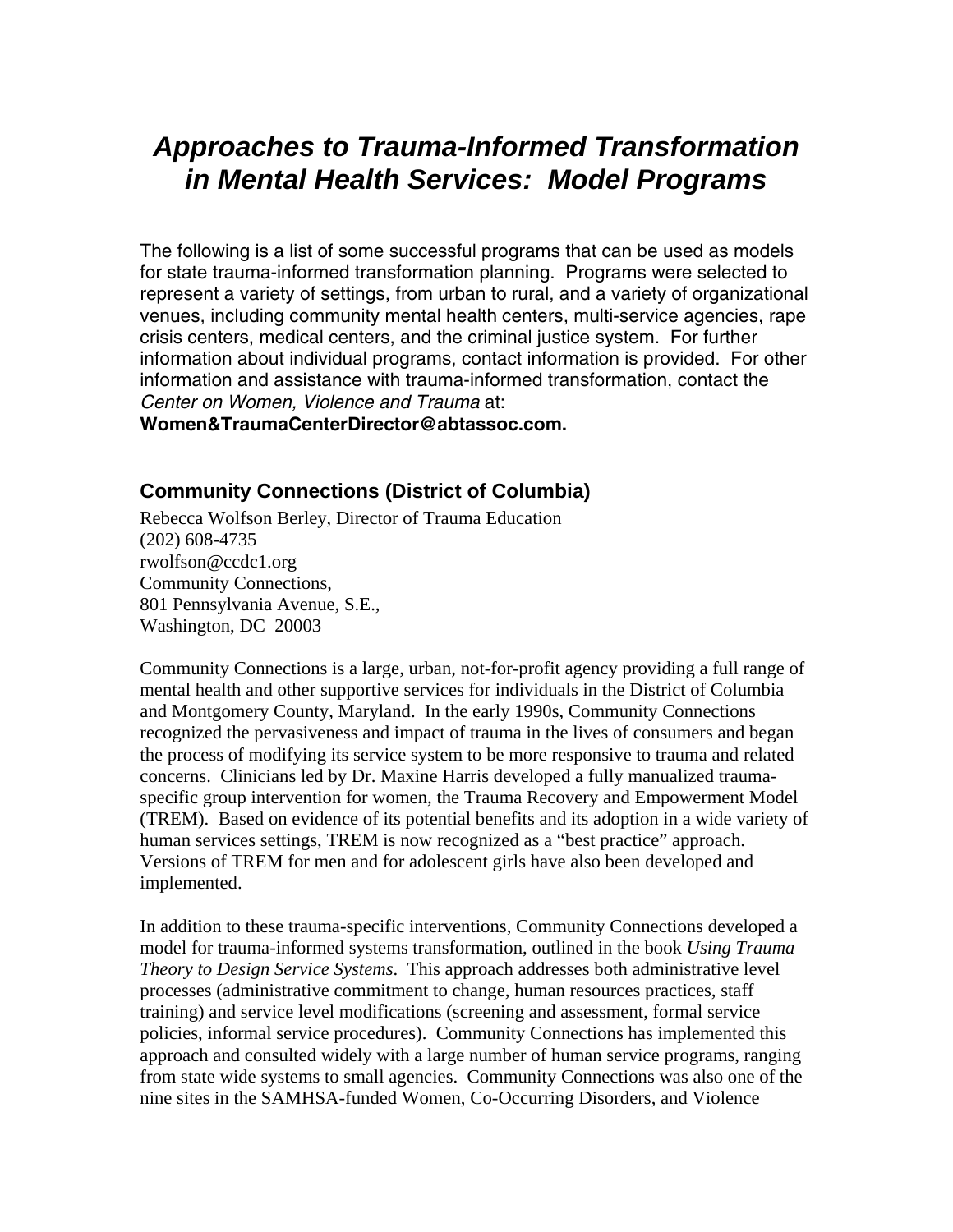project that provided evidence for the effectiveness of integrated, trauma-informed services involving consumers in key roles.

## **Tri-County Mental Health Services (Maine)**

Chris Copeland, Executive Director (207) 784-4110 Tri-County Mental Health Services 1155 Lisbon Street Lewiston, ME 04241

Tri-County Mental Health Services, a large agency with multiple program sites, has developed a project that adopts a trauma-informed approach to services. Tri-County planned, implemented, and evaluated a broad-ranging set of service modifications, consulting with Community Connections in Washington, DC. This project has engaged not only the staff and consumers at the Rumford Unit (located in a small town in rural Maine) but administrative staff from its parent agency and staff from other human service programs in the area. Administrators, clinicians, and consumers have voiced strong support for the process, that involves trauma training for both clinical and support staff, enhanced consumer leadership, universal trauma screening, trauma-informed care of the clinician, and strengthened services integration.

After two years, the project evaluation has found high levels of satisfaction throughout the agency with the trauma-informed system changes. Administrators reported enhanced collaboration both within and outside the agency; enhanced staff morale; fewer negative events; and more effective services. Clinicians noted greater collaboration with consumers; enhanced clinical skills and sense of efficacy; and more support from the agency. Consumers emphasized greater safety, trust, and engagement in services; more collaboration with providers; and increased emphasis on empowerment, recovery, and healing. As a result of this evaluation, Tri-County adopted a trauma-informed transformation model throughout its service system. Other large, decentralized agencies in Maine have begun to participate in similar change processes.

## **New Partnerships for Women (Wisconsin)**

Annette Felice, Training Coordinator (608) 268-1042 npw@choiceonemail.com New Partnerships for Women, 128 E. Olin Ave., Suite 202 Madison, WI 53713

New Partnerships for Women (NPW) is a non-profit organization consisting of women who are trauma survivors, treatment providers, advocates, and University of Wisconsin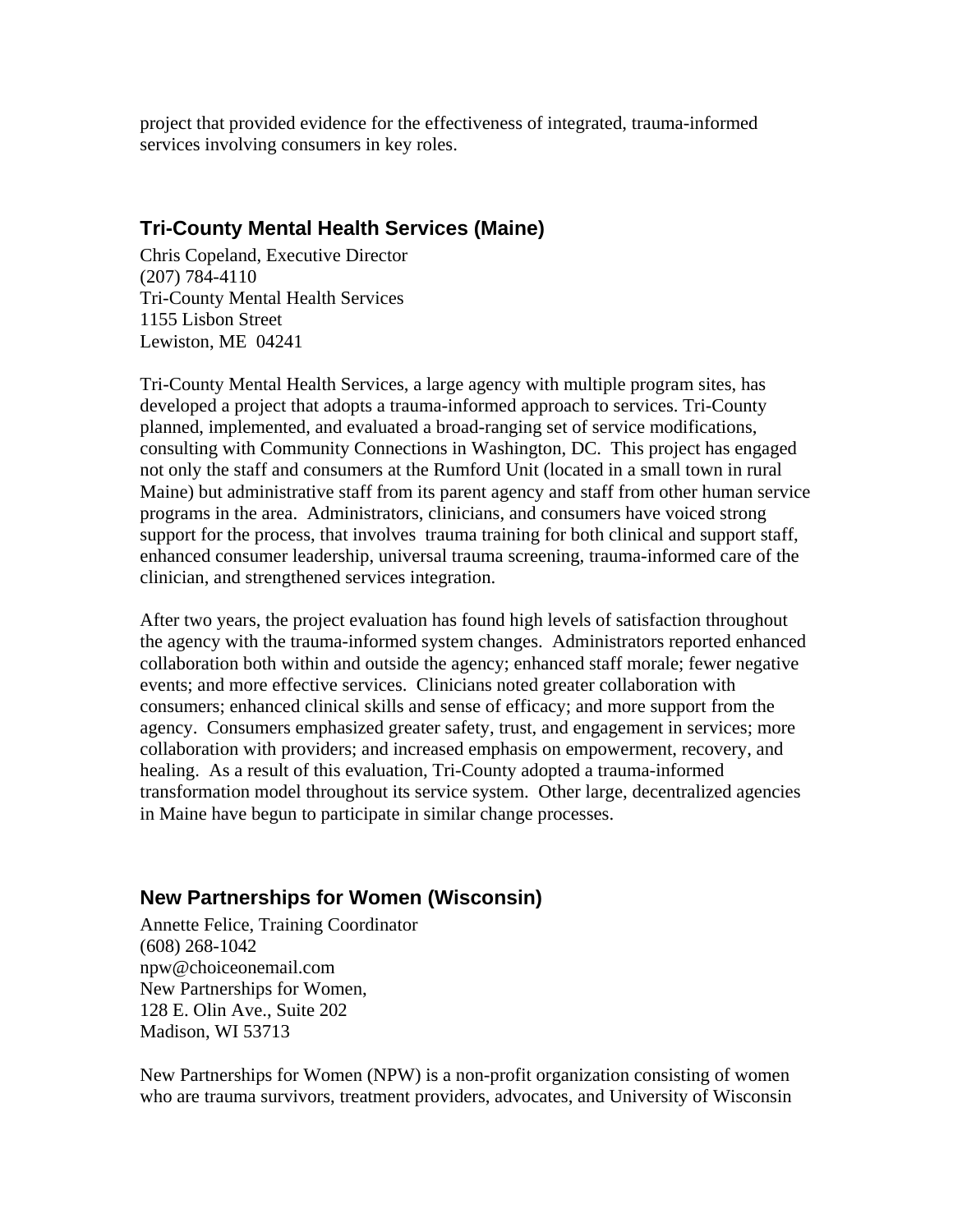staff. It is an outgrowth of the SAMHSA Women with Co-Occurring Disorders and Violence study. The mission of the organization is "to continue to build the capacity of the community to promote healing and recovery for women who have histories of trauma, mental health, or substance abuse problems, including women who are TANF eligible." The scope of the project includes: training, consumer involvement and empowerment, dissemination of the information from the needs assessment study of Dane County women who have used mental health and/or substance abuse services, and advocacy. The organization has also developed and delivered a series of training programs for service providers, including cross-training that involved mental health, substance abuse, TANF, child welfare, sexual assault, and domestic violence.

NPW has developed a Consumer Training Curriculum, a manualized four-session program focusing on the effects of trauma on women's lives; symptom management, meeting women's basic needs, and self-advocacy. This training has been delivered in multiple sites in Wisconsin, with a priority for consumer operated programs. The NPW Consumer Curriculum Handbook is used for the training and can be purchased separately. The Wisconsin Coalition for Advocacy has developed an Advocacy Toolkit which is used for the 4th session on self-advocacy.

## **Center for Traumatic Stress and Sexual Assault (Washington)**

Dr. Lucy Berliner, Director (206) 521 1800 Harborview Center for Sexual Assault and Traumatic Stress 1401 East Jefferson, 4th Floor Seattle, Washington 98122-5570

The mission of the program is to prevent and counter the harmful effects of traumatic experiences in victims, families, and in the community. These traumatic experiences include sexual and physical abuse and neglect of children, rape, sexual harassment, violent crime, accidents and disasters. Services reflect the values, beliefs, and traditions of the community, and are available for people of all ages. This program, founded in 1976, is part of the Harborview Medical Center affiliated with the University of Washington in Seattle, Washington.

Services include: targeted outreach; crisis intervention; trauma and mental health and substance abuse counseling for individuals, families, and groups; medical assessment and treatment; legal services; community follow-up; and child foster care assessments and placement. In addition to direct services, the Center also provides education and consultation for health, mental health, and legal professionals, conducts research and evaluation, and promotes prevention The Center is a member of the Child Traumatic Stress National Network, funded through CMHS.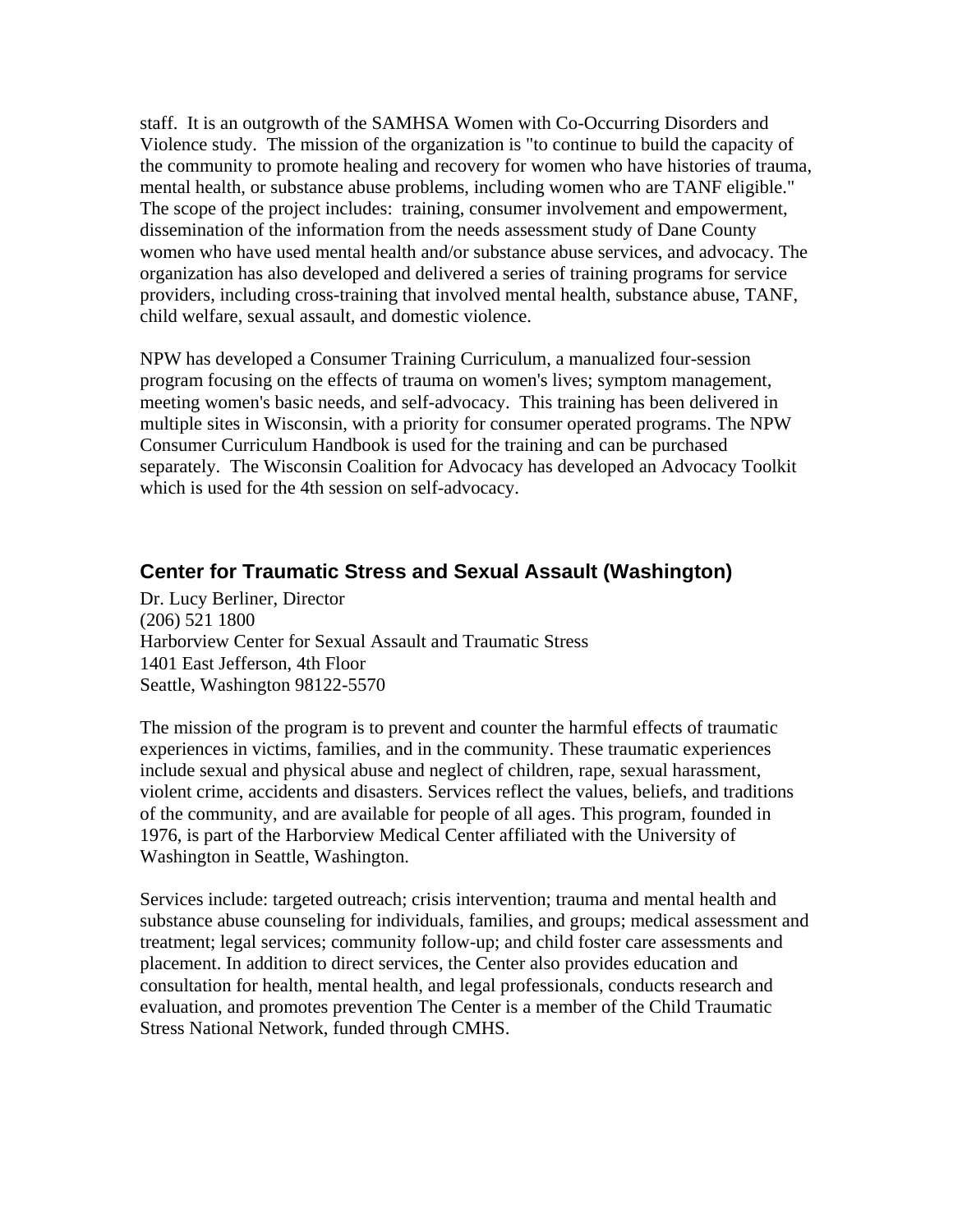## **Lafayette House (Missouri)**

Alison Malinowski, Executive Director (417) 782-1772 amalinowski@yahoo.com P.O. Box 1765 Joplin, MO 64802

For statewide information contact: Rosie Anderson-Harper (573) 751-4942 rosie.anderson-harper@dmh.mo.gov Director of Treatment Services, Missouri Division of Alcohol and Drug Abuse

Lafayette House provides comprehensive services for women and their dependent children who are experiencing problems related to adult domestic violence, addiction, cooccurring disorders and trauma resulting from interpersonal violence including sexual assault. Lafayette House utilizes a holistic service philosophy that is individualized according to presenting problems, phase of treatment and level of functioning. Services are gender-specific and are provided in a manner consistent with clients' age, cultural background, race and sexual orientation. Activities empower clients by validating their experiences; exploring options; advocating for safety; building on strengths; avoiding victim blaming and respecting the right to self-determination.

The staff of Lafayette House believe that women who have experienced violence, mental illness and substance abuse can contribute significantly to knowledge development for this agency. Therefore, women with personal experiences in these areas are involved in program planning, implementation and evaluation.

## **Pittsburgh Action Against Rape (Pennsylvania)**

Beverly Horn, Executive Director 412-431-5665 beverlyh@paar.net 81 South 19th St Pittsburgh PA 15203 Pittsburgh Action Against Rape (PAAR) is one of the oldest rape crisis centers in the nation, serving Allegheny County, PA since 1972. PAAR provides compassionate care in crisis intervention, medical and legal advocacy and counseling at no cost to victims. In addition, staff routinely conducts professional trainings for other social service agencies, physicians, nurses, teachers, guidance counselors and police officers, while PAAR school education programs reach children at all grade levels.

The hallmark of PAAR is the staff's commitment to empower survivors. They work with hospitals to emphasize the importance of standardized procedures and prompt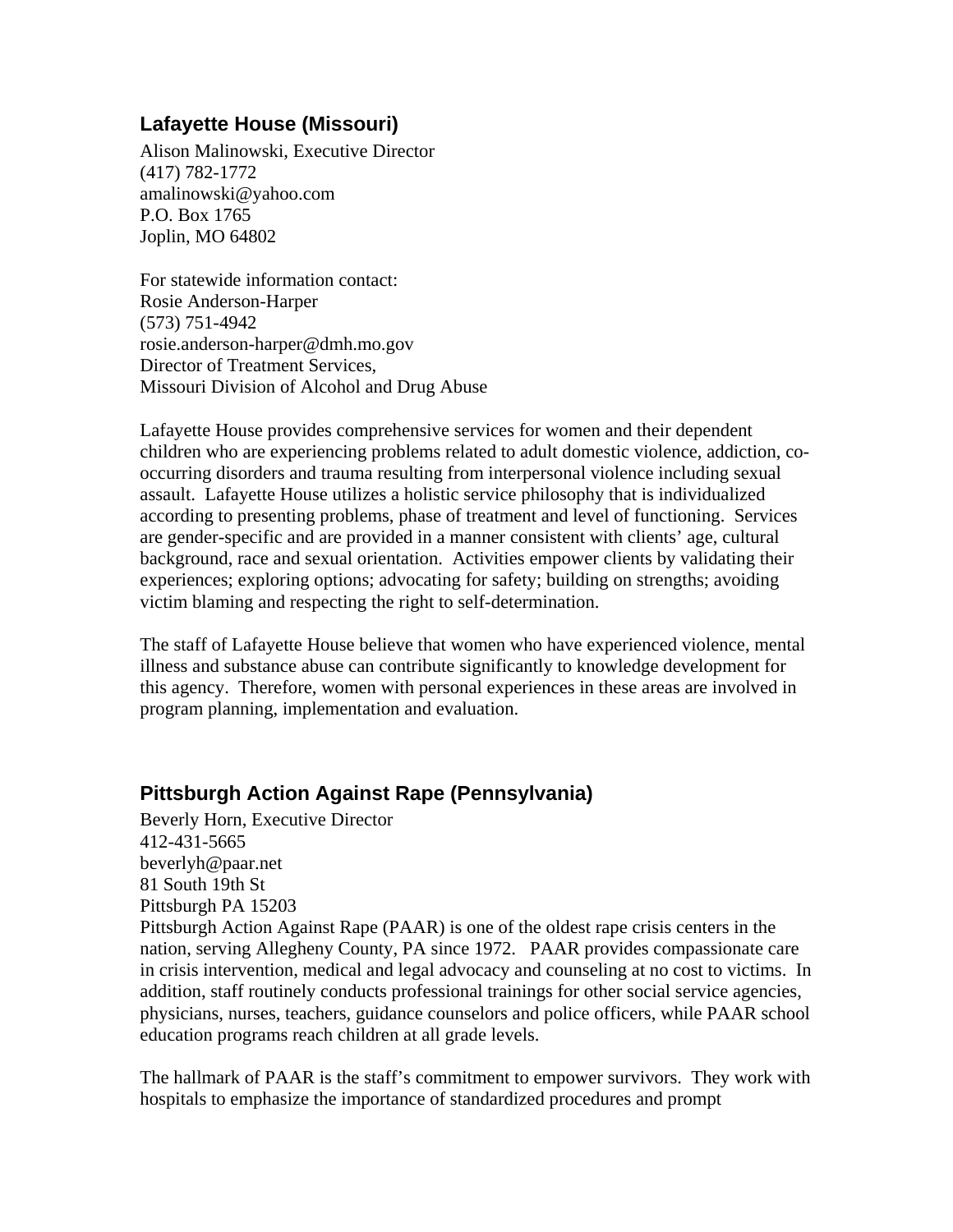examinations. Long ago they recognized the growing need for counseling services for children, as well as for adults who had been abused as children and had carried their secrets into adulthood. PAAR has challenged the legal system and fought for the privacy rights of all rape victims. The staff of PAAR have shared their expertise with centers around the globe, from India to Russia and Germany to Japan.

#### **TAMAR Program (Maryland)**

Jenny Howes, LGSW 410-724-3235 howesj@dhmh.state.md.us Division of Special Populations 8450 Dorsey Run Road, PO Box 1000 Jessup, MD 20794-1000

TAMAR, which stands for Trauma, Addictions, Mental health, And Recovery, provides trauma specific services to women and men who have histories of childhood physical and/or sexual abuse, co-occurring disorders, and are involved in the criminal justice system. The TAMAR Program was developed in1998 by the Maryland Mental Hygiene Administration (MHA) as part of the SAMHSA "Women and Violence" Demonstration project. Maryland was one of fifteen sites across the nation and the only site to focus on women in the criminal justice system.

The TAMAR Program provides individual and group level interventions, and program participation is voluntary. Each TAMAR Program site is run by a trauma specialist (a Master's level, licensed clinician) who provides individual and group sessions. The TAMAR group is guided by the TAMAR Treatment Manual, consisting of fifteen modules. Groups meet twice a week for ninety minutes each session and incorporate psycho-educational materials with expressive art therapies. Staff working at TAMAR sites are trained in understanding the prevalence and consequences of trauma, which allows the provision of trauma-informed services to all. The TAMAR Program has trained over 1,000 correctional officers and hospital staff.

## **Tamar's Children (Maryland)**

Joan Gillece, PhD gillecej@dhmh.state.md.us 410-724-3235 Division of Special Populations 8450 Dorsey Run Road, PO Box 1000 Jessup, MD 20794-1000

This project is a multi-agency collaboration designed to serve pregnant and post-partum women who are incarcerated in the Baltimore City Detention Center and the Maryland Correctional Institute for Women. This program works to foster secure mother-infant